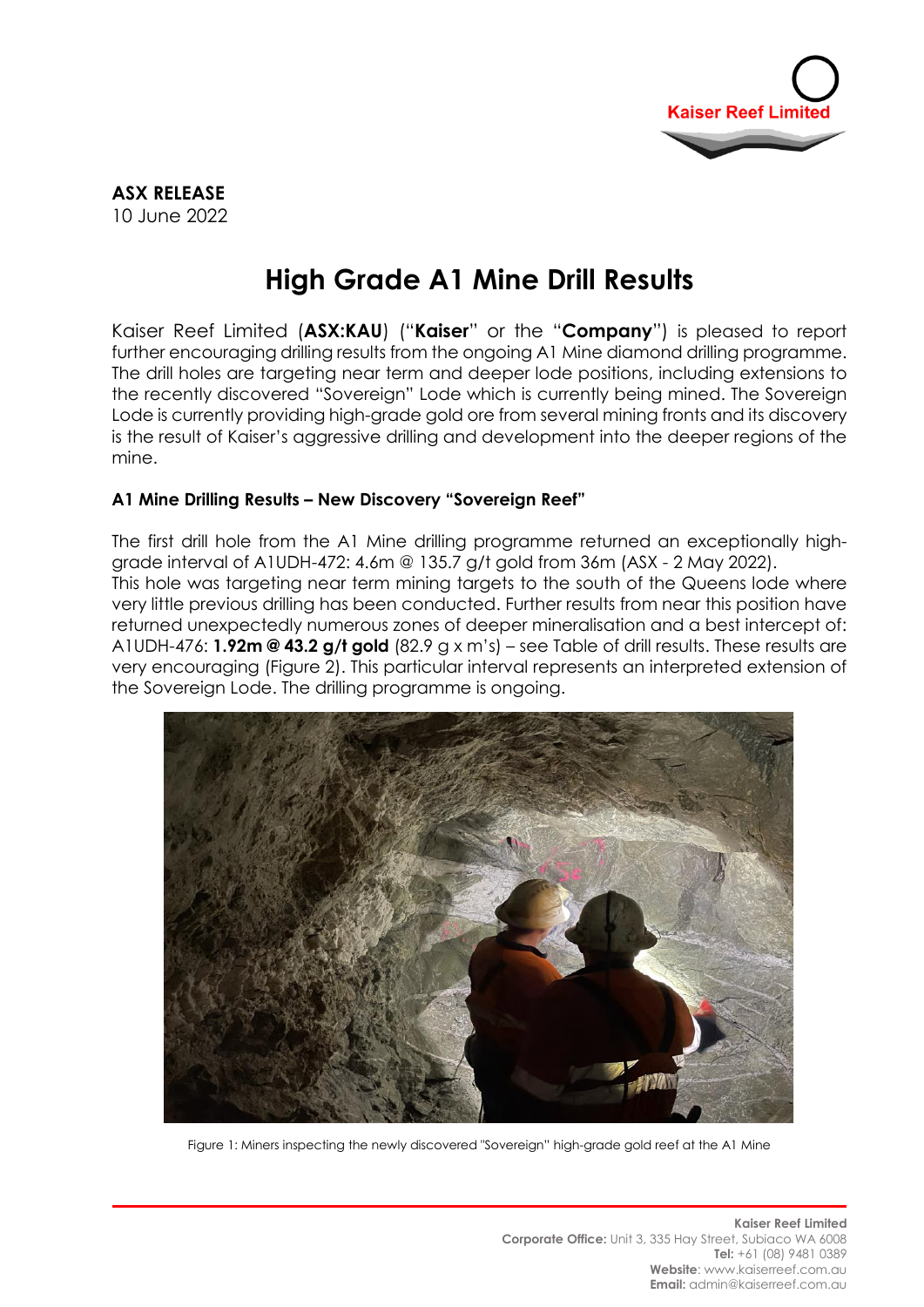



Figure 2: Long section looking west showing drilling traces (green), workings and the interpreted main dyke shape (purple)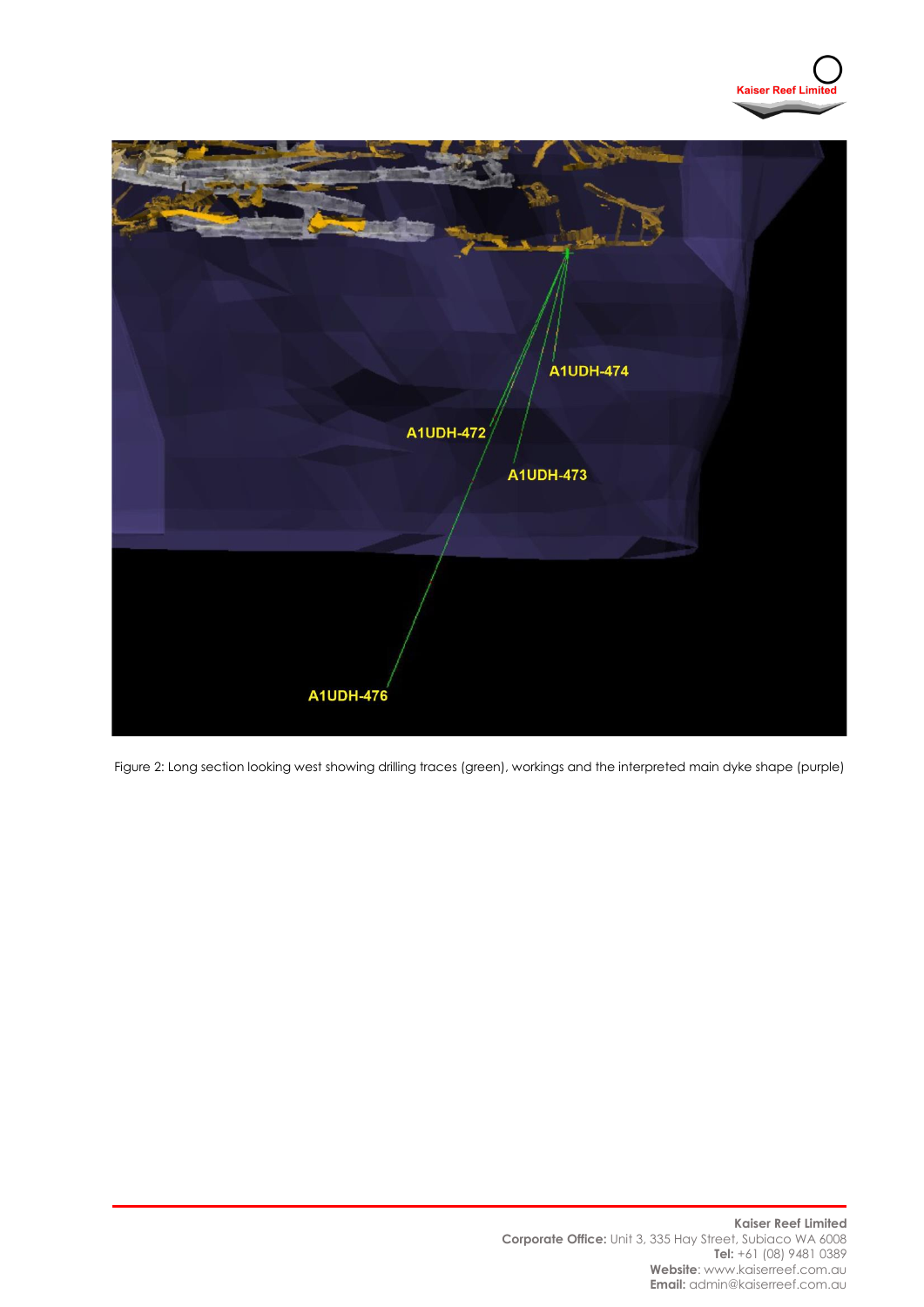

|                |          |                |              |              |                   | Table of Recent Diamond Drilling Results from the A1 Mine |             |           |         |                      |                  |
|----------------|----------|----------------|--------------|--------------|-------------------|-----------------------------------------------------------|-------------|-----------|---------|----------------------|------------------|
| <b>Hole ID</b> | From (m) | To(m)          | Length (m)   | Grade        | <b>GDA94 East</b> | <b>GDA94 North</b>                                        | <b>RL</b>   | Depth (m) | Dip     | Azi (Mag<br>$+12.5)$ | <b>Core Size</b> |
|                |          |                |              | (g/t Au)     |                   |                                                           | (AHD +1000) |           |         |                      |                  |
| A1UDH-472      | 4.11     | 4.50           | 0.39         | 16.79        | 429582.7          | 5848657.9                                                 | 1281.7      | 89.1      | $-50.1$ | 278.0                | $NQ-2$           |
|                | 36.00    | 36.30          | 0.30         | 2069.65      |                   |                                                           |             |           |         |                      |                  |
|                | 36.30    | 39.50<br>40.60 | 3.20<br>1.10 | 0.44<br>1.65 |                   |                                                           |             |           |         |                      |                  |
|                | 39.50    |                |              | 2.68         |                   |                                                           |             |           |         |                      |                  |
|                | 58.90    | 59.40          | 0.50         |              |                   |                                                           |             |           |         |                      |                  |
|                | 61.10    | 62.90          | 1.80         | 3.68         |                   |                                                           |             |           |         |                      |                  |
|                | 83.60    | 84.50          | 0.90         | 5.28         |                   |                                                           |             |           |         |                      |                  |
| includes       | 83.60    | 83.83          | 0.23         | 14.50        |                   |                                                           |             |           |         |                      |                  |
| A1UDH-473      | 3.75     | 4.00           | 0.25         | 10.15        | 429583.3          | 5848657.8                                                 | 1281.6      | 95.8      | $-64.8$ | 277.2                | $NQ-2$           |
|                | 18.30    | 20.10          | 1.80         | 2.19         |                   |                                                           |             |           |         |                      |                  |
|                | 34.20    | 36.20          | 2.00         | 2.48         |                   |                                                           |             |           |         |                      |                  |
|                | 43.00    | 45.60          | 2.60         | 4.89         |                   |                                                           |             |           |         |                      |                  |
| includes       | 45.40    | 45.60          | 0.20         | 22.93        |                   |                                                           |             |           |         |                      |                  |
|                | 50.30    | 51.00          | 0.70         | 3.69         |                   |                                                           |             |           |         |                      |                  |
|                | 63.16    | 63.40          | 0.24         | 8.66         |                   |                                                           |             |           |         |                      |                  |
|                | 67.90    | 69.10          | 1.20         | 2.82         |                   |                                                           |             |           |         |                      |                  |
|                | 81.24    | 82.00          | 0.76         | 8.29         |                   |                                                           |             |           |         |                      |                  |
| includes       | 81.24    | 81.40          | 0.16         | 29.06        |                   |                                                           |             |           |         |                      |                  |
| A1UDH-474      | 4.00     | 4.50           | 0.50         | 3.32         | 429583.2          | 5848657.7                                                 | 1281.6      | 47.5      | $-75.5$ | 276.5                | $NQ-2$           |
|                | 21.60    | 21.90          | 0.30         | 9.24         |                   |                                                           |             |           |         |                      |                  |
|                | 32.80    | 36.00          | 3.20         | 2.02         |                   |                                                           |             |           |         |                      |                  |
|                | 39.50    | 42.80          | 3.30         | 2.59         |                   |                                                           |             |           |         |                      |                  |
| A1UDH-476      | 3.20     | 5.12           | 1.92         | 43.20        | 429583.7          | 5848658.4                                                 | 1281.6      | 203.9     | $-65.2$ | 308.1                | $NQ-2$           |
|                | 24.50    | 24.70          | 0.20         | 20.60        |                   |                                                           |             |           |         |                      |                  |
|                | 35.70    | 36.00          | 0.30         | 2.15         |                   |                                                           |             |           |         |                      |                  |
|                | 39.00    | 39.90          | 0.90         | 3.04         |                   |                                                           |             |           |         |                      |                  |
|                | 46.16    | 46.38          | 0.22         | 5.63         |                   |                                                           |             |           |         |                      |                  |
|                | 47.60    | 47.80          | 0.20         | 2.14         |                   |                                                           |             |           |         |                      |                  |
|                | 52.33    | 53.10          | 0.77         | 5.36         |                   |                                                           |             |           |         |                      |                  |
|                | 60.10    | 63.50          | 3.40         | 2.66         |                   |                                                           |             |           |         |                      |                  |
|                | 65.30    | 65.55          | 0.25         | 4.16         |                   |                                                           |             |           |         |                      |                  |
|                | 69.80    | 70.00          | 0.20         | 2.16         |                   |                                                           |             |           |         |                      |                  |
|                | 72.60    | 72.90          | 0.30         | 8.33         |                   |                                                           |             |           |         |                      |                  |
|                | 74.60    | 75.00          | 0.40         | 2.89         |                   |                                                           |             |           |         |                      |                  |
|                | 96.80    | 97.00          | 0.20         | 4.63         |                   |                                                           |             |           |         |                      |                  |
|                | 106.90   | 107.63         | 0.73         | 6.53         |                   |                                                           |             |           |         |                      |                  |
|                | 110.40   | 110.60         | 0.20         | 3.30         |                   |                                                           |             |           |         |                      |                  |
|                | 128.00   | 128.40         | 0.40         | 4.07         |                   |                                                           |             |           |         |                      |                  |
|                | 129.00   | 129.70         | 0.70         | 2.60         |                   |                                                           |             |           |         |                      |                  |
|                | 136.42   | 136.62         | 0.20         | 4.62         |                   |                                                           |             |           |         |                      |                  |
|                | 141.30   | 141.90         | 0.60         | 3.39         |                   |                                                           |             |           |         |                      |                  |
|                | 148.55   | 149.10         | 0.55         | 5.60         |                   |                                                           |             |           |         |                      |                  |
|                | 154.20   | 154.90         | 0.70         | 5.55         |                   |                                                           |             |           |         |                      |                  |
|                | 160.37   | 160.57         | 0.20         | 3.42         |                   |                                                           |             |           |         |                      |                  |
|                | 170.70   | 171.40         | 0.70         | 4.73         |                   |                                                           |             |           |         |                      |                  |

### **Table of Recent Diamond Drilling Results from the A1 Mine**

\*A1UDH-475 was abandoned and ineffective

This announcement has been authorised for release to the market by Managing Director, Jonathan Downes.

#### **For further information:**

Jonathan Downes Managing Director admin@kaiserreef.com.au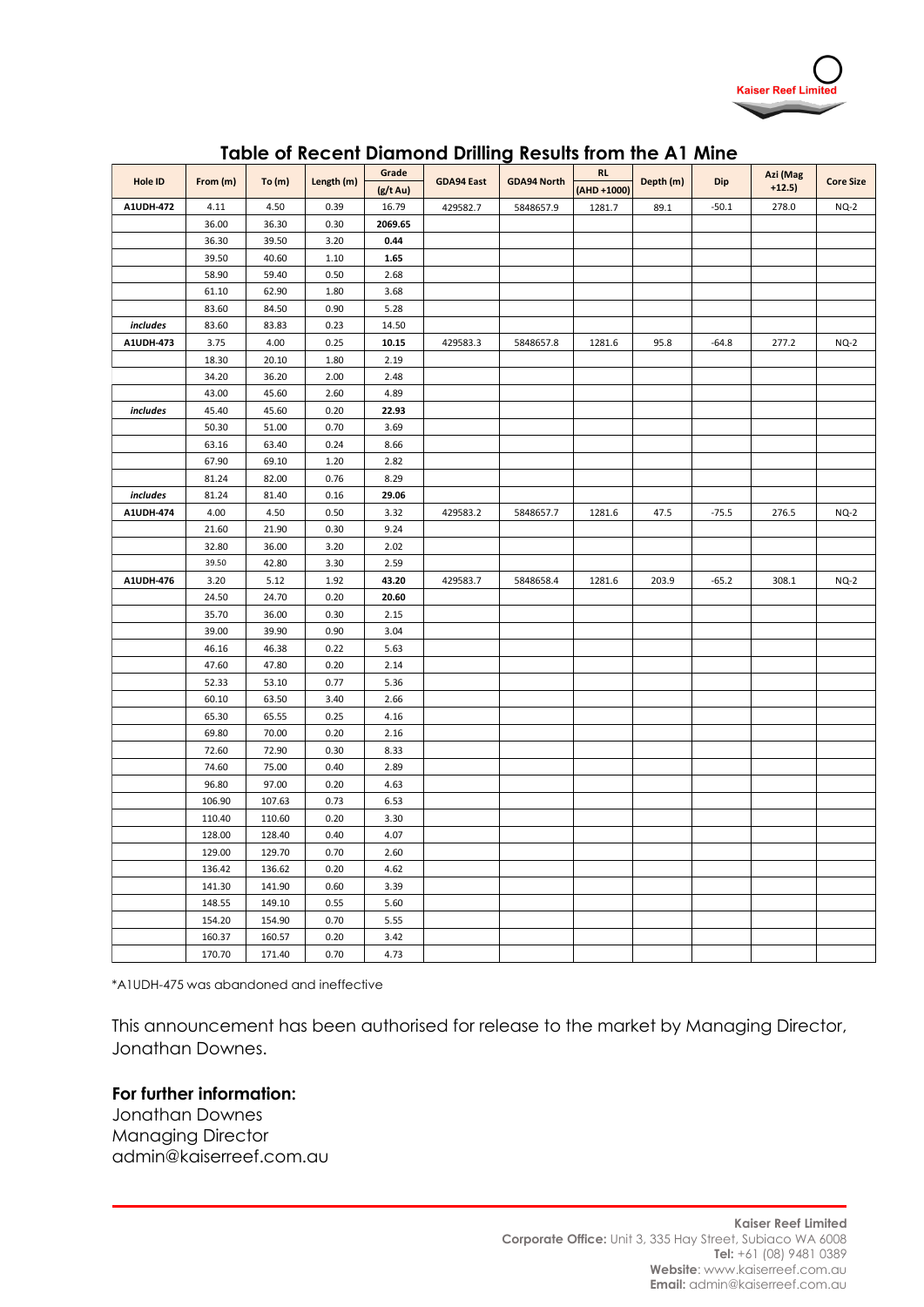

#### *Competent Persons Disclosure*

*The information included in this report that relates to Exploration Results is based on information compiled by Shawn Panton (B.Sc. (hons) (Geology/Earth Science), M.B.A Ex.,an employee of Centennial Mining Limited. Mr Panton has sufficient experience that is relevant to the style of mineralisation and type of deposit under consideration and to the activity which they are undertaking to qualify as a Competent Person as defined in the 2012 Edition of the Australasian Code for Reporting of Exploration Results, Mineral Resources and Ore Reserves. Mr Panton consents to the inclusion in the report of the matters based on this information in the form and context in which it appears.*

*Mr Panton holds securities in the company.* 

#### **Future Performance**

This announcement may contain certain forward-looking statements and opinion. Forward-looking statements, including projections, forecasts and estimates, are provided as a general guide only and should not be relied on as an indication or guarantee of future performance and involve known and unknown risks, uncertainties, assumptions, contingencies and other important factors, many of which are outside the control of the Company and which are subject to change without notice and could cause the actual results, performance or achievements of the Company to be materially different from the future results, performance or achievements expressed or implied by such statements. Past performance is not necessarily a guide to future performance and no representation or warranty is made as to the likelihood of achievement or reasonableness of any forward-looking statements or other forecast. Nothing contained in this announcement nor any information made available to you is, or and shall be relied upon as, a promise, representation, warranty or guarantee as to the past, present or the future performance of Kaiser Reef**.**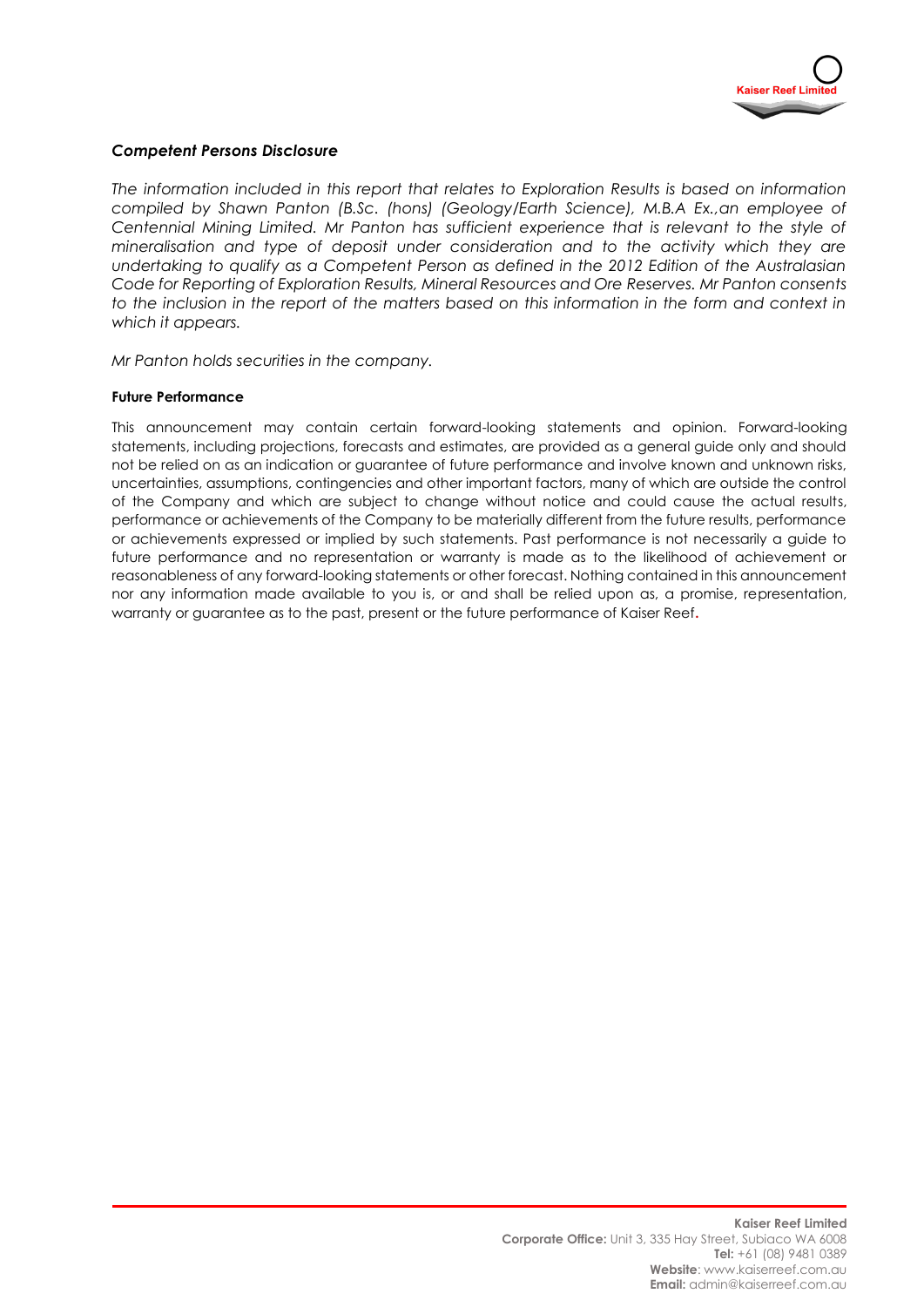

# **JORC Code, 2012 Edition – Table 1**

## **Section 1 Sampling Techniques and Data**

| <b>Criteria</b>                                                | <b>JORC Code explanation</b>                                                                                                                                                                                                                                                                                                                                                                                                                                                                                                                                                                                                                                                                                                                                                                                                                                                                                                                                                                                                                                                                                                                                                                                                                                                                                                                                                                                                                         | <b>Commentary</b>                                                                                                                                                                                                                                                                                                                                                                                                                                                                                                                                                                                                                                                                                                                                                                                                                                                                                                                                                                                          |
|----------------------------------------------------------------|------------------------------------------------------------------------------------------------------------------------------------------------------------------------------------------------------------------------------------------------------------------------------------------------------------------------------------------------------------------------------------------------------------------------------------------------------------------------------------------------------------------------------------------------------------------------------------------------------------------------------------------------------------------------------------------------------------------------------------------------------------------------------------------------------------------------------------------------------------------------------------------------------------------------------------------------------------------------------------------------------------------------------------------------------------------------------------------------------------------------------------------------------------------------------------------------------------------------------------------------------------------------------------------------------------------------------------------------------------------------------------------------------------------------------------------------------|------------------------------------------------------------------------------------------------------------------------------------------------------------------------------------------------------------------------------------------------------------------------------------------------------------------------------------------------------------------------------------------------------------------------------------------------------------------------------------------------------------------------------------------------------------------------------------------------------------------------------------------------------------------------------------------------------------------------------------------------------------------------------------------------------------------------------------------------------------------------------------------------------------------------------------------------------------------------------------------------------------|
| <b>Sampling</b><br>techniques<br><b>Drilling</b><br>techniques | Nature and quality of sampling (e.g. cut<br>channels, random chips, or specific specialised<br>industry standard measurement tools<br>appropriate to the minerals under investigation,<br>such as down hole gamma sondes, or handheld<br>XRF instruments, etc.). These examples should<br>not be taken as limiting the broad meaning of<br>sampling.<br>Include reference to measures taken to ensure<br>sample representivity and the appropriate<br>calibration of any measurement tools or systems<br>used.<br>Aspects of the determination of mineralisation<br>$\bullet$<br>that are Material to the Public Report.<br>In cases where 'industry standard' work has<br>been done this would be relatively simple (e.g.<br>'reverse circulation drilling was used to obtain 1<br>m samples from which 3 kg was pulverised to<br>produce a 30 g charge for fire assay'). In other<br>cases more explanation may be required, such<br>as where there is coarse gold that has inherent<br>sampling problems. Unusual commodities or<br>mineralisation types (e.g. submarine nodules)<br>may warrant disclosure of detailed information.<br>Drill type (e.g core, reverse circulation, open-<br>hole hammer, rotary air blast, auger, Bangka,<br>sonic, etc.) and details (e.g. core diameter, triple<br>or standard tube, depth of diamond tails, face-<br>sampling bit or other type, whether core is<br>oriented and if so, by what method, etc.). | All sampling results reported are from diamond<br>drilling collared in underground mine<br>development in the A1 Mine (MIN5294).<br>Whole core was submitted for sampling. The<br>$\bullet$<br>samples were dried, crushed and pulverised, then<br>fire assayed (30g charge) for Au at the NATA<br>accredited Gekko Laboratory at Ballarat.<br>All samples were dried, crushed and pulverised,<br>then fire assayed (30g) for Au at the NATA<br>accredited Gekko Laboratory.<br>QAQC protocols in place include the insertion of<br>$\bullet$<br>blanks and standards inserted at random or at<br>more selective intervals such as immediately after<br>samples of visible gold intersections, and insertion<br>of higher-grade standards within samples from<br>high grade zones.<br>The most rent holes being reported are diamond<br>drill holes from an LM90 (electrically powered rig).<br>The most recent Diamond drilling was completed<br>$\bullet$<br>by DRC using an LM90 rig. The core diameter |
|                                                                |                                                                                                                                                                                                                                                                                                                                                                                                                                                                                                                                                                                                                                                                                                                                                                                                                                                                                                                                                                                                                                                                                                                                                                                                                                                                                                                                                                                                                                                      | drilled was NQ-2 (50.6mm), with the core<br>orientated using a Reflex ACT II orientation tool.<br>The LM90 rig used a wire line process to recover<br>$\bullet$<br>core from the barrel.                                                                                                                                                                                                                                                                                                                                                                                                                                                                                                                                                                                                                                                                                                                                                                                                                   |
| <b>Drill sample</b><br>recovery                                | Method of recording and assessing core and<br>chip sample recoveries and results assessed.<br>Measures taken to maximise sample recovery<br>and ensure representative nature of the<br>samples.<br>Whether a relationship exists between sample<br>recovery and grade and whether sample bias<br>may have occurred due to preferential loss/gain<br>of fine/coarse material.                                                                                                                                                                                                                                                                                                                                                                                                                                                                                                                                                                                                                                                                                                                                                                                                                                                                                                                                                                                                                                                                         | RQD and recovery data are recorded in the<br>geology logs for all drilling being reported.<br>• Core loss is recorded by drillers on run sheets and<br>core blocks placed in core trays.<br>Core runs were generally shorter due to the<br>$\bullet$<br>nature of the drilling process and ground<br>conditions.<br>No significant sample loss has been correlated<br>$\bullet$<br>with a corresponding increase in Au grade.                                                                                                                                                                                                                                                                                                                                                                                                                                                                                                                                                                              |
| Logging                                                        | Whether core and chip samples have been<br>geologically and geotechnically logged to a level<br>of detail to support appropriate Mineral<br>Resource estimation, mining studies and<br>metallurgical studies.<br>Whether logging is qualitative or quantitative in<br>$\bullet$<br>nature. Core (or costean, channel, etc.)                                                                                                                                                                                                                                                                                                                                                                                                                                                                                                                                                                                                                                                                                                                                                                                                                                                                                                                                                                                                                                                                                                                          | All holes reported have been logged in full,<br>$\bullet$<br>including lithology, mineralisation, veining,<br>structure, alteration, and sampling data.<br>Logging methods include both qualitative and<br>quantitative parameters in assessing the<br>prospectivity of quartz reefs and host diorite dyke<br>and sedimentary rock.                                                                                                                                                                                                                                                                                                                                                                                                                                                                                                                                                                                                                                                                        |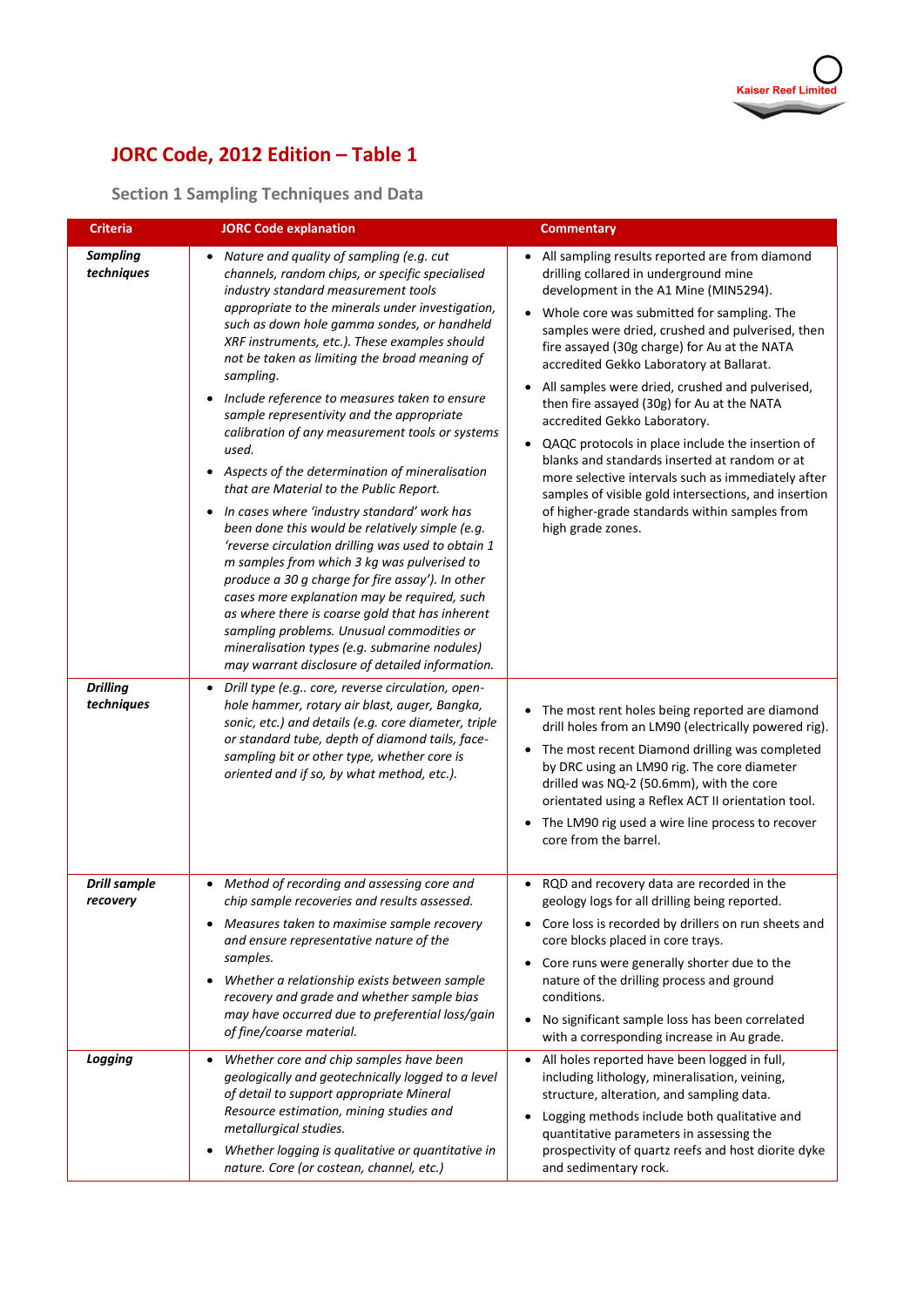

| <b>Criteria</b>                                         | <b>JORC Code explanation</b>                                                                                                                                                                                                                                                                                    | <b>Commentary</b>                                                                                                                                                                                                                                                                                                                                                                                                             |
|---------------------------------------------------------|-----------------------------------------------------------------------------------------------------------------------------------------------------------------------------------------------------------------------------------------------------------------------------------------------------------------|-------------------------------------------------------------------------------------------------------------------------------------------------------------------------------------------------------------------------------------------------------------------------------------------------------------------------------------------------------------------------------------------------------------------------------|
|                                                         | photography.                                                                                                                                                                                                                                                                                                    | All core has been photographed before sampling.                                                                                                                                                                                                                                                                                                                                                                               |
|                                                         | The total length and percentage of the relevant<br>$\bullet$<br>intersections logged.                                                                                                                                                                                                                           | This programmeme is targeting the quartz reefs<br>and mineralized diorite south of the Queens Lode<br>within the A1 Mine.                                                                                                                                                                                                                                                                                                     |
|                                                         |                                                                                                                                                                                                                                                                                                                 | • All intersected geology is logged, and sampling is<br>selected based on visual controls such as visible<br>gold, presence of sulphides and intensity of<br>hydrothermal alteration.                                                                                                                                                                                                                                         |
|                                                         |                                                                                                                                                                                                                                                                                                                 | Approximately 60% of each hole is sampled.<br>$\bullet$                                                                                                                                                                                                                                                                                                                                                                       |
| Sub-sampling<br>techniques and                          | If core, whether cut or sawn and whether<br>$\bullet$<br>quarter, half or all core taken.                                                                                                                                                                                                                       | Samples from diamond drilling were half (NQ-2)<br>$\bullet$<br>core with the second half retained on site within                                                                                                                                                                                                                                                                                                              |
| sample<br>preparation                                   | If non-core, whether riffled, tube sampled,<br>rotary split, etc. and whether sampled wet or<br>dry.                                                                                                                                                                                                            | core trays.<br>Core samples were assayed at the independent<br>$\bullet$<br>Gekko laboratory located in Ballarat. After drying,                                                                                                                                                                                                                                                                                               |
|                                                         | For all sample types, the nature, quality and<br>appropriateness of the sample preparation                                                                                                                                                                                                                      | samples were crushed, and pulverised to 95%<br>passing 75um.                                                                                                                                                                                                                                                                                                                                                                  |
|                                                         | technique.<br>Quality control procedures adopted for all sub-<br>sampling stages to maximise representivity of<br>samples.<br>Measures taken to ensure that the sampling is<br>representative of the in situ material collected,<br>including for instance results for field<br>duplicate/second-half sampling. | Internal QAQC insertion of blanks and standards is<br>routinely carried out. Random and select insertion<br>is applied, i.e. blanks are inserted directly after<br>samples containing visible gold. The Gekko                                                                                                                                                                                                                 |
|                                                         |                                                                                                                                                                                                                                                                                                                 | laboratory has its own QAQC programme which is<br>reported with results and a monthly QAQC<br>review.                                                                                                                                                                                                                                                                                                                         |
|                                                         | Whether sample sizes are appropriate to the<br>$\bullet$<br>grain size of the material being sampled.                                                                                                                                                                                                           |                                                                                                                                                                                                                                                                                                                                                                                                                               |
| <b>Quality of assay</b><br>data and<br>laboratory tests | The nature, quality and appropriateness of the<br>$\bullet$<br>assaying and laboratory procedures used and<br>whether the technique is considered partial or                                                                                                                                                    | • The sample preparation and assay method of 30g<br>Fire Assay is acceptable for this style of deposit<br>and can be considered a total assay.                                                                                                                                                                                                                                                                                |
|                                                         | total.<br>For geophysical tools, spectrometers, handheld<br>XRF instruments, etc., the parameters used in<br>determining the analysis including instrument<br>make and model, reading times, calibrations<br>factors applied and their derivation, etc.<br>Nature of quality control procedures adopted         | Industry standards are followed for all sample<br>$\bullet$<br>batches, including the insertion of commercially<br>available CRM's and blanks. The insertion rate is<br>approximately 1 every 10 to 20 samples both<br>randomly and selects positions, such as blanks<br>inserted after samples containing visible gold.<br>QAQC results (Both CTL and internal laboratory<br>QAQC) are reviewed by CTL geological staff upon |
|                                                         | (e.g. standards, blanks, duplicates, external<br>laboratory checks) and whether acceptable<br>levels of accuracy (i.e. lack of bias) and precision<br>have been established.                                                                                                                                    | receipt of the assay results. No issues were raised<br>with the data being reported.                                                                                                                                                                                                                                                                                                                                          |
| Verification of<br>sampling and<br>assaying             | The verification of significant intersections by<br>$\bullet$<br>either independent or alternative company<br>personnel.                                                                                                                                                                                        | All field data is entered directly into an excel<br>$\bullet$<br>spreadsheet with front end validation built in to<br>prevent spurious data entry.                                                                                                                                                                                                                                                                            |
|                                                         | The use of twinned holes.<br>Documentation of primary data, data entry<br>procedures, data verification, data storage<br>(physical and electronic) protocols.                                                                                                                                                   | Data was collected at the A1 Mine core facility<br>$\bullet$<br>and is stored on a server on site (MIN5294) with<br>daily backups. Backed up data is also stored<br>offsite.                                                                                                                                                                                                                                                  |
|                                                         | Discuss any adjustment to assay data.                                                                                                                                                                                                                                                                           | Significant intersections are reviewed by<br>geological staff upon receipt, to ensure the<br>intersections match the logging data, with the<br>checks including verification of QAQC results.                                                                                                                                                                                                                                 |
| <b>Location of</b><br>data points                       | Accuracy and quality of surveys used to locate<br>$\bullet$<br>drill holes (collar and down-hole surveys),<br>trenches, mine workings and other locations                                                                                                                                                       | All holes are labelled during the drilling process,<br>$\bullet$<br>and all holes have been picked up by CTL mine<br>surveyors.                                                                                                                                                                                                                                                                                               |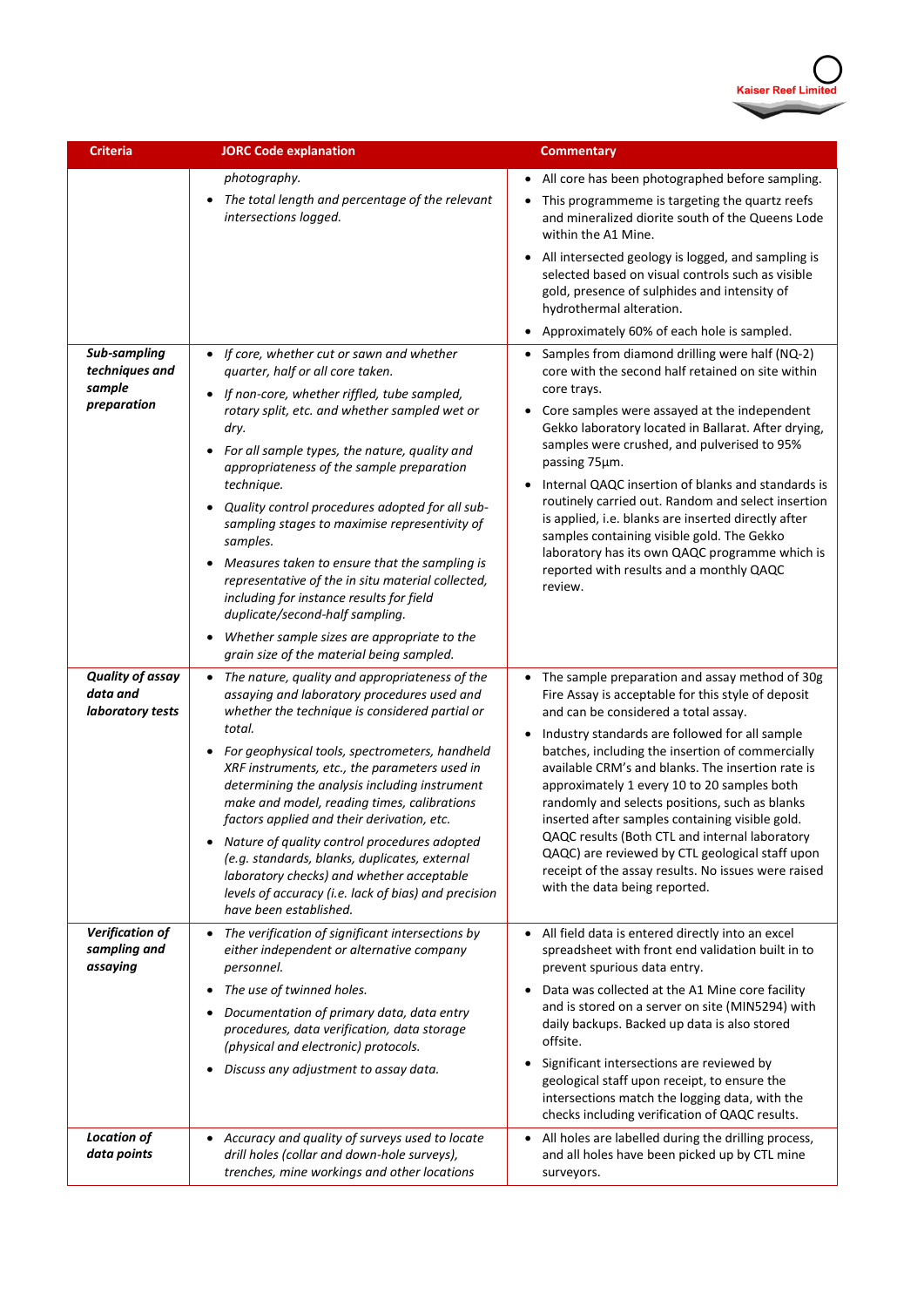

| <b>Criteria</b>                                                                                                    | <b>JORC Code explanation</b>                                                                                                                                                                                                                                                                                                                                                                                                                                                                                                          | <b>Commentary</b>                                                                                                                                                                                                                                                                                                                                                                                                                                                                                                                                                                                                           |
|--------------------------------------------------------------------------------------------------------------------|---------------------------------------------------------------------------------------------------------------------------------------------------------------------------------------------------------------------------------------------------------------------------------------------------------------------------------------------------------------------------------------------------------------------------------------------------------------------------------------------------------------------------------------|-----------------------------------------------------------------------------------------------------------------------------------------------------------------------------------------------------------------------------------------------------------------------------------------------------------------------------------------------------------------------------------------------------------------------------------------------------------------------------------------------------------------------------------------------------------------------------------------------------------------------------|
|                                                                                                                    | used in Mineral Resource estimation.<br>Specification of the grid system used.<br>$\bullet$<br>Quality and adequacy of topographic control.                                                                                                                                                                                                                                                                                                                                                                                           | Holes are labelled by drillers upon completion of<br>the hole.<br>Down hole surveys were taken at 15m, and every<br>٠<br>15m or end of hole after this with a reflex single<br>shot camera.<br>Grid used is MGA_GDA94.<br>$\bullet$<br>The topography control was received from<br>previous operations owners and is of a high<br>standard and consists of a DTM surface.                                                                                                                                                                                                                                                   |
| <b>Data spacing</b><br>and distribution<br><b>Orientation of</b><br>data in relation<br>to geological<br>structure | Data spacing for reporting of Exploration<br>Results.<br>Whether the data spacing and distribution is<br>$\bullet$<br>sufficient to establish the degree of geological<br>and grade continuity appropriate for the<br>Mineral Resource and Ore Reserve estimation<br>procedure(s) and classifications applied.<br>Whether sample compositing has been applied.<br>Whether the orientation of sampling achieves<br>unbiased sampling of possible structures and<br>the extent to which this is known, considering<br>the deposit type. | The on-going programme to date consisted of 19<br>$\bullet$<br>drilled from the same cuddy resulting target<br>structure spacing from $7.5 - 30$ m, depending on<br>hole length.<br>Grade continuity has been correlated with known<br>narrow vein structures from previous drilling and<br>historic mining activity from the $20 - 23$ level in<br>the A1 Mine.<br>Sample compositing has not been applied to the<br>drilling programme.<br>Holes are positioned perpendicular to the strike of<br>quarts reefs where possible to achieve close to<br>true thickness.<br>The majority of the drill angles are not expected |
|                                                                                                                    | If the relationship between the drilling<br>orientation and the orientation of key<br>mineralised structures is considered to have<br>introduced a sampling bias, this should be<br>assessed and reported if material.                                                                                                                                                                                                                                                                                                                | to produce any sampling bias factors.<br>There is some risk of minor sampling bias<br>$\bullet$<br>from drilling through numerous mineralized<br>zones near voids associated with old workings<br>directly below the drilling cuddy and will be<br>modelled accordingly.                                                                                                                                                                                                                                                                                                                                                    |
| Sample security                                                                                                    | • The measures taken to ensure sample security.                                                                                                                                                                                                                                                                                                                                                                                                                                                                                       | Samples were transported from the A1 Mine to<br>the laboratory or the Maldon Processing Plant<br>either by CTL staff, or contractors. Calico bags<br>containing the sample were places inside larger<br>white poly weave bags, with this white bag sealed<br>with a plastic tie. Samples that were taken to<br>Maldon were placed in a locked security box and<br>collected by the sole trader courier.<br>Core samples numbers and dispatch references<br>are sequential and have no reference to hole<br>number.<br>Core trays containing visible gold are stored inside<br>the locked core shed until logged.            |

# **Section 2 Reporting of Exploration Results**

| <b>Criteria</b>                                  | <b>JORC Code explanation</b>                                                                                                                                                                                                                                                                | <b>Commentary</b>                                                                                                                                                                                                           |
|--------------------------------------------------|---------------------------------------------------------------------------------------------------------------------------------------------------------------------------------------------------------------------------------------------------------------------------------------------|-----------------------------------------------------------------------------------------------------------------------------------------------------------------------------------------------------------------------------|
| Mineral<br>tenement and<br>land tenure<br>status | Type, reference name/number, location and<br>ownership including agreements or material issues<br>with third parties such as joint ventures,<br>partnerships, overriding royalties, native title<br>interests, historical sites, wilderness or national park<br>and environmental settings. | The A1 Mine is located within MIN5294 held by<br>Centennial Mining Ltd.<br>Both Maldon and Centennial Mining Ltd are<br>subsidiaries of Kaiser Reef Limited.<br>The A1 Mine is located at the A1 Settlement in<br>$\bullet$ |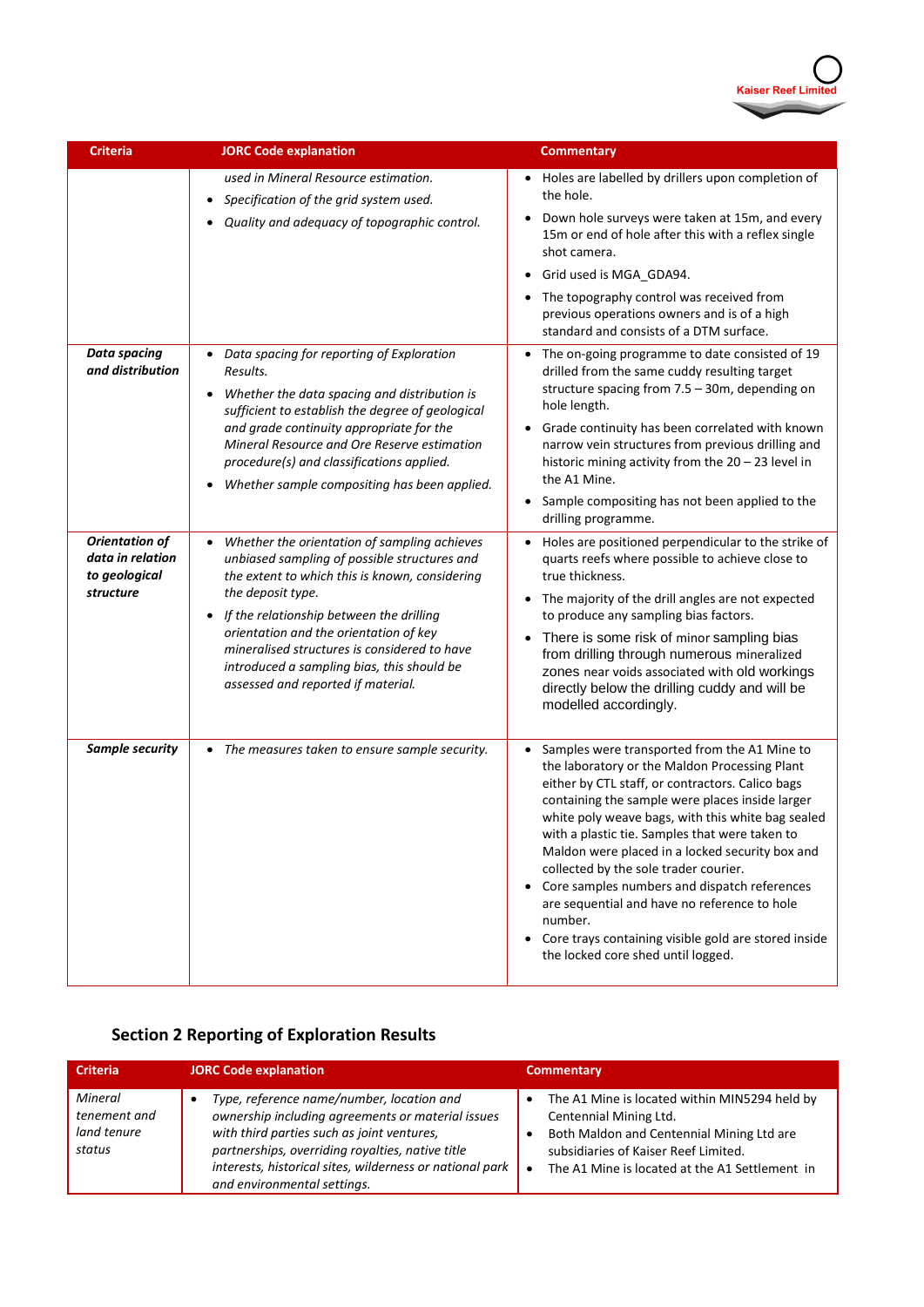

| <b>Criteria</b>                             | <b>JORC Code explanation</b>                                                                                                                                                                                                                                                                                                                                                                                                                                                                                                                                                                                                                                                                                                                                        | <b>Commentary</b>                                                                                                                                                                                                                                                                                                                                                                                                                                                                                                                                                                                                                                                                                                                                                                                                                                   |  |  |  |
|---------------------------------------------|---------------------------------------------------------------------------------------------------------------------------------------------------------------------------------------------------------------------------------------------------------------------------------------------------------------------------------------------------------------------------------------------------------------------------------------------------------------------------------------------------------------------------------------------------------------------------------------------------------------------------------------------------------------------------------------------------------------------------------------------------------------------|-----------------------------------------------------------------------------------------------------------------------------------------------------------------------------------------------------------------------------------------------------------------------------------------------------------------------------------------------------------------------------------------------------------------------------------------------------------------------------------------------------------------------------------------------------------------------------------------------------------------------------------------------------------------------------------------------------------------------------------------------------------------------------------------------------------------------------------------------------|--|--|--|
|                                             | The security of the tenure held at the time of<br>reporting along with any known impediments to<br>obtaining a licence to operate in the area.                                                                                                                                                                                                                                                                                                                                                                                                                                                                                                                                                                                                                      | Victoria which is 120km northeast of Melbourne.<br>MIN5294 is located in the eastern highland's<br>$\bullet$<br>region of Victoria, 23 kilometres south-southeast<br>of Jamieson, within the Shire of Mansfield, on<br>Crown Land managed by the Department of<br>Environment, Land, Water and Planning, with<br>small areas of freehold land abutting or<br>overlapping the tenement.<br>The Mining Licence is in good standing.                                                                                                                                                                                                                                                                                                                                                                                                                   |  |  |  |
| <b>Exploration done</b><br>by other parties | Acknowledgment and appraisal of exploration by<br>$\bullet$<br>other parties.                                                                                                                                                                                                                                                                                                                                                                                                                                                                                                                                                                                                                                                                                       | The most recent previous underground<br>$\bullet$<br>exploration has been completed by:<br>A1 Consolidated Gold Company Ltd.                                                                                                                                                                                                                                                                                                                                                                                                                                                                                                                                                                                                                                                                                                                        |  |  |  |
| Geology                                     | Deposit type, geological setting and style of<br>$\bullet$<br>mineralisation.                                                                                                                                                                                                                                                                                                                                                                                                                                                                                                                                                                                                                                                                                       | The A1 Mine within the Woods Point-Walhalla<br>Synclinorium structural domain of the<br>Melbourne Zone, a northwest trending belt of<br>tightly folded Early Devonian Walhalla Group<br>sandy turbidites.<br>The host rocks are Devonian turbiditic<br>metasediments of the Yarra Group which have<br>been metamorphosed to lower greenschist facies<br>and folded into a northwest-southeast trending<br>series of folds.<br>Gold mineralisation is most abundant in quartz<br>veins associated within reef structures, typically<br>dilationally brecciated shear zones with<br>branching stringer veins which define two or<br>three vein sets.<br>Gold mineralisation is hosted within the A1 dyke<br>as auriferous pyrite.<br>Gold at the A1 Mine has an association with<br>sphalerite, bournonite, tetrahedrite, pyrite and<br>chalcopyrite. |  |  |  |
| Drill hole<br><b>Information</b>            | A summary of all information material to the<br>$\bullet$<br>understanding of the exploration results including a<br>tabulation of the following information for all<br>Material drill holes:<br>easting and northing of the drill hole collar<br>$\circ$<br>elevation or RL (Reduced Level - elevation above<br>$\circ$<br>sea level in metres) of the drill hole collar<br>dip and azimuth of the hole<br>$\circ$<br>down hole length and interception depth<br>$\circ$<br>hole length.<br>$\circ$<br>If the exclusion of this information is justified on the<br>basis that the information is not Material and this<br>exclusion does not detract from the understanding<br>of the report, the Competent Person should clearly<br>explain why this is the case. | Refer to Table of Drill Results<br>$\bullet$                                                                                                                                                                                                                                                                                                                                                                                                                                                                                                                                                                                                                                                                                                                                                                                                        |  |  |  |
| Data<br>aggregation<br>methods              | In reporting Exploration Results, weighting<br>$\bullet$<br>averaging techniques, maximum and/or minimum<br>grade truncations (eg cutting of high grades) and<br>cut-off grades are usually Material and should be                                                                                                                                                                                                                                                                                                                                                                                                                                                                                                                                                  | Assays length weighted.<br>No metal equivalents have been reported.                                                                                                                                                                                                                                                                                                                                                                                                                                                                                                                                                                                                                                                                                                                                                                                 |  |  |  |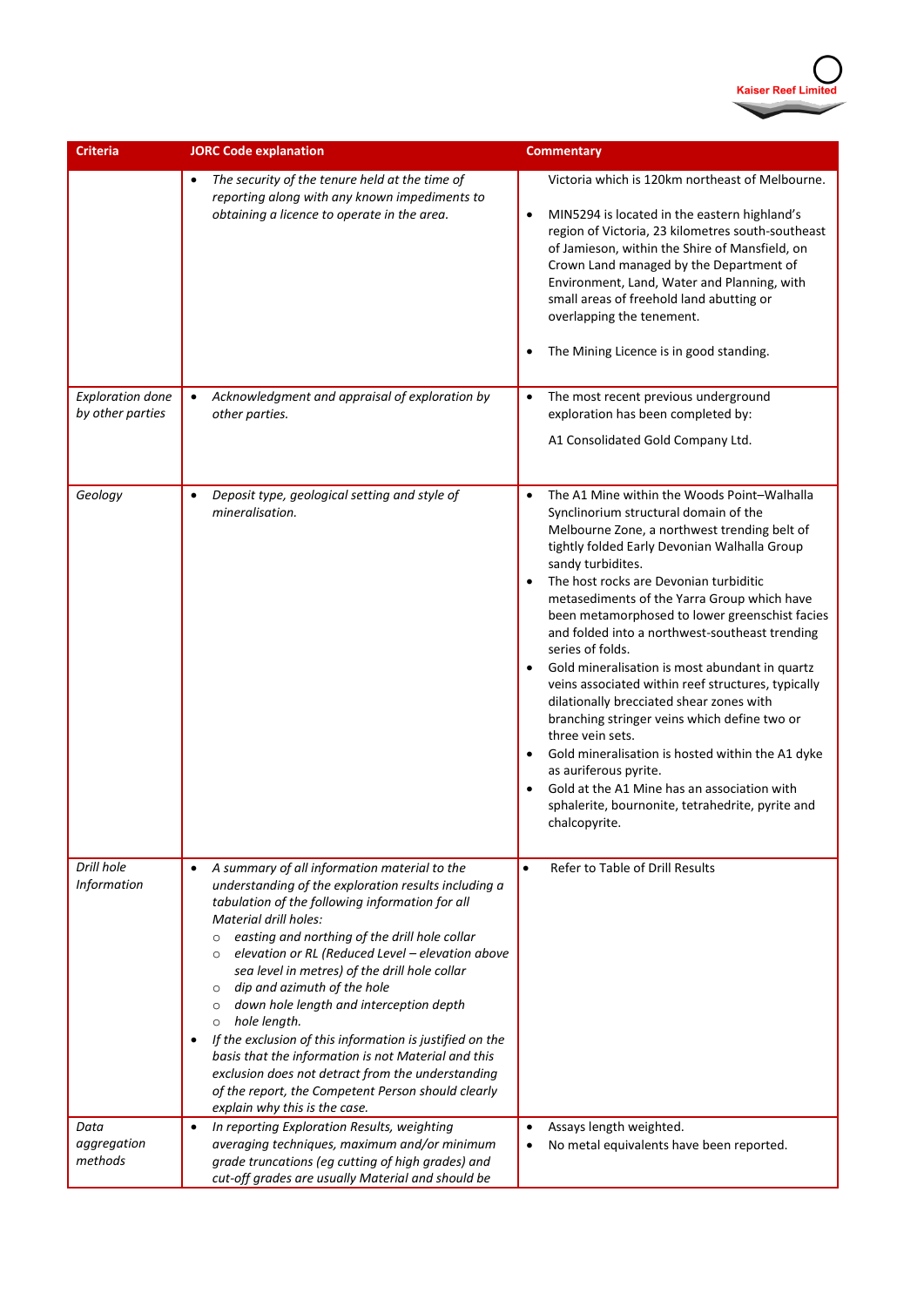

| <b>Criteria</b>                                                              | <b>JORC Code explanation</b>                                                                                                                                                                                                                                                                                                                                                                                                               | <b>Commentary</b>                                                                                                                                                                                                                                                                                                                                                                                                                   |
|------------------------------------------------------------------------------|--------------------------------------------------------------------------------------------------------------------------------------------------------------------------------------------------------------------------------------------------------------------------------------------------------------------------------------------------------------------------------------------------------------------------------------------|-------------------------------------------------------------------------------------------------------------------------------------------------------------------------------------------------------------------------------------------------------------------------------------------------------------------------------------------------------------------------------------------------------------------------------------|
|                                                                              | stated.<br>Where aggregate intercepts incorporate short<br>$\bullet$<br>lengths of high grade results and longer lengths of<br>low grade results, the procedure used for such<br>aggregation should be stated and some typical<br>examples of such aggregations should be shown in<br>detail.<br>The assumptions used for any reporting of metal<br>$\bullet$<br>equivalent values should be clearly stated.                               |                                                                                                                                                                                                                                                                                                                                                                                                                                     |
| Relationship<br>between<br>mineralisation<br>widths and<br>intercept lengths | These relationships are particularly important in the<br>$\bullet$<br>reporting of Exploration Results.<br>If the geometry of the mineralisation with respect to<br>$\bullet$<br>the drill hole angle is known, its nature should be<br>reported.<br>If it is not known and only the down hole lengths are<br>$\bullet$<br>reported, there should be a clear statement to this<br>effect (eg 'down hole length, true width not<br>known'). | The geometry of the mineralisation is explained<br>within the text and shown is the figures.                                                                                                                                                                                                                                                                                                                                        |
| <b>Diagrams</b>                                                              | Appropriate maps and sections (with scales) and<br>$\bullet$<br>tabulations of intercepts should be included for any<br>significant discovery being reported These should<br>include, but not be limited to a plan view of drill hole<br>collar locations and appropriate sectional views.                                                                                                                                                 | Refer to Figures in text.<br>$\bullet$                                                                                                                                                                                                                                                                                                                                                                                              |
| <b>Balanced</b><br>reporting                                                 | Where comprehensive reporting of all Exploration<br>$\bullet$<br>Results is not practicable, representative reporting<br>of both low and high grades and/or widths should<br>be practiced to avoid misleading reporting of<br><b>Exploration Results.</b>                                                                                                                                                                                  | All results have been reported.<br>$\bullet$                                                                                                                                                                                                                                                                                                                                                                                        |
| Other<br>substantive<br>exploration data                                     | Other exploration data, if meaningful and material,<br>$\bullet$<br>should be reported including (but not limited to):<br>geological observations; geophysical survey results;<br>geochemical survey results; bulk samples - size and<br>method of treatment; metallurgical test results; bulk<br>density, groundwater, geotechnical and rock<br>characteristics; potential deleterious or<br>contaminating substances.                    | No other data to report.<br>$\bullet$                                                                                                                                                                                                                                                                                                                                                                                               |
| Further work                                                                 | The nature and scale of planned further work (eg<br>$\bullet$<br>tests for lateral extensions or depth extensions or<br>large-scale step-out drilling).<br>Diagrams clearly highlighting the areas of possible<br>$\bullet$<br>extensions, including the main geological<br>interpretations and future drilling areas, provided<br>this information is not commercially sensitive.                                                         | Easterly and westerly orientated HQ holes are<br>$\bullet$<br>planned to be drilled from the existing drilling<br>cuddy at the 1280 level, Stockpile 17.<br>The next drilling location at the A1 Mine is<br>$\bullet$<br>planned for the 1254 mRL drilling cuddy deeper<br>within the A1 Mine targeting the northern zone<br>of the A1 Dyke.<br>Drilling will continue at the A1 Mine using an<br>$\bullet$<br>LM90 electric drill. |